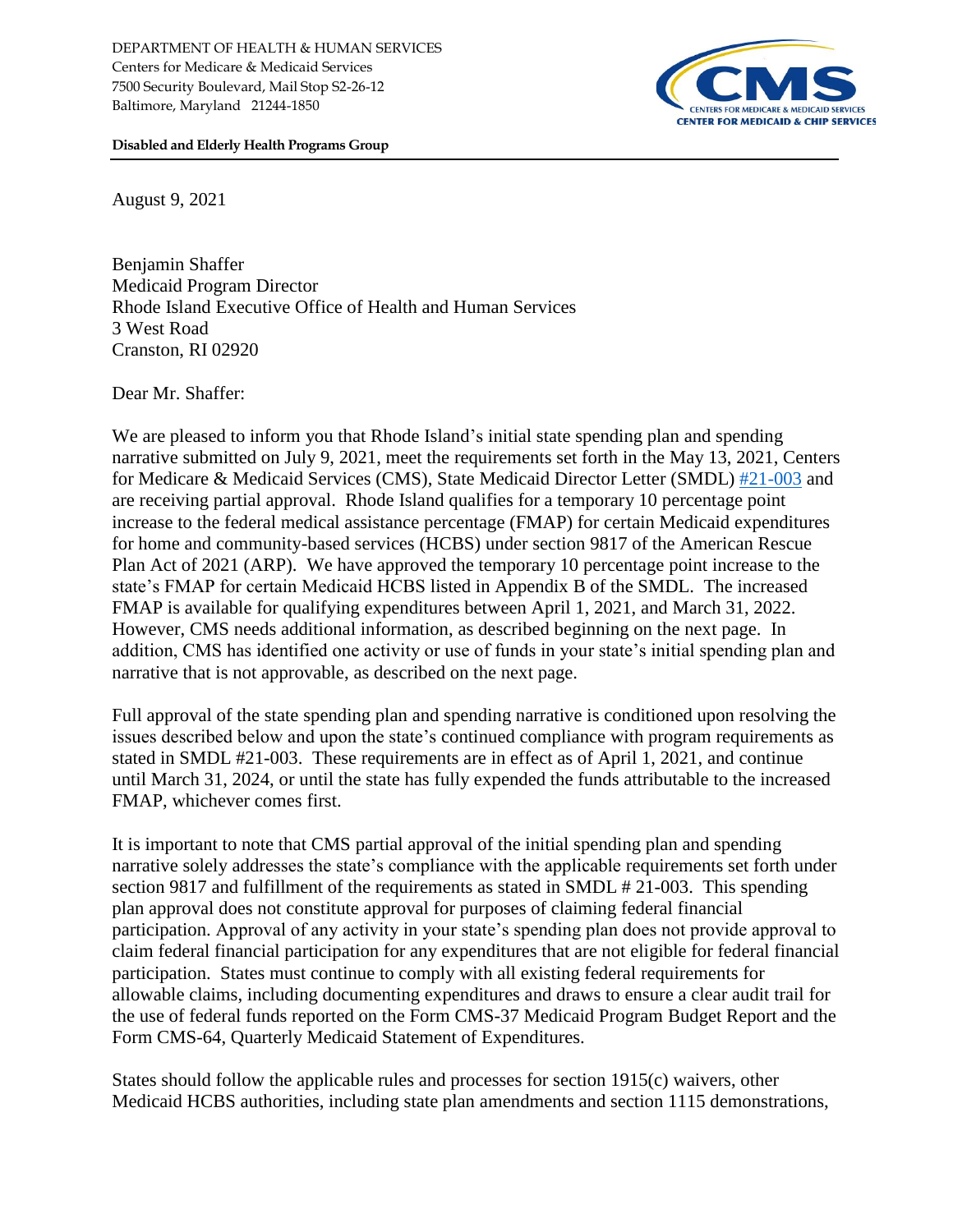and other managed care authorities (as applicable), if they are making changes to an HCBS program and intend to use state funds equivalent to the funds attributable to the increased FMAP to pay the state share of the costs associated with those changes. CMS is available to provide continued technical assistance to states when implementing changes to HCBS programs under this provision.

# **Non-Approvable Activities or Uses of Funds**

The following activities or uses of funds in your state's initial spending plan and narrative are not approvable under ARP section 9817:

• Payment of room and board for clients in the community-based treatment pilot program under "Providing HCBS Services to Help Rhode Islanders Experiencing Homelessness or Housing Insecurity" is not a permissible use of funds.

# **Additional Information Requested**

As your state further plans and develops the activities in its spending plan, CMS will need additional information on the following:

- No Wrong Door (NWD) Redesign Initiatives
	- o Confirm that the pre-eligibility, eligibility, and post-eligibility functions of the NWD redesign initiatives will not impose stricter eligibility standards, methodologies, or procedures for HCBS programs and services than were in place on April 1, 2021.
- HCBS Workforce Recruitment and Retention
	- o Clearly indicate whether HBTS/PASS providers are delivering any of the services that are listed in Appendix B or could be listed in Appendix B (e.g., behavioral health services that are covered under another benefit but could be covered under the rehabilitative services benefit). If the providers are not delivering any of the services listed in Appendix B or that could be listed in Appendix B, explain how the hiring incentives will expand, enhance, or strengthen HCBS under Medicaid.
- Nursing Facility Transformation
	- o Clearly describe how the Nursing Facility Transformation grants and the grants for Targeted, Specialized Nursing Facility Service Capacity Building will expand, enhance, or strengthen HCBS under Medicaid and will result in settings that are fully compliant with the home and community-based settings criteria. Payments solely for the purpose of building specialized nursing facility capacity are not approvable under ARP section 9817.
	- o Describe how the nursing facility bed-buybacks will result in expanded HCBS capacity in settings that are fully compliant with the home and community-based settings criteria, and indicate whether any of the payments are intended solely to reduce nursing facility bed size and/or capacity. Payments solely for the purpose of reducing nursing facility bed size and/or capacity are not approvable under ARP section 9817.
- Assisted Living Expansion to Serve Medicaid Members
	- o Estimate the number of additional Medicaid-certified assisted living residences and the anticipated number of additional assisted living beds for Medicaid beneficiaries that will result from the Assisted Living Expansion to Serve Medicaid Members, as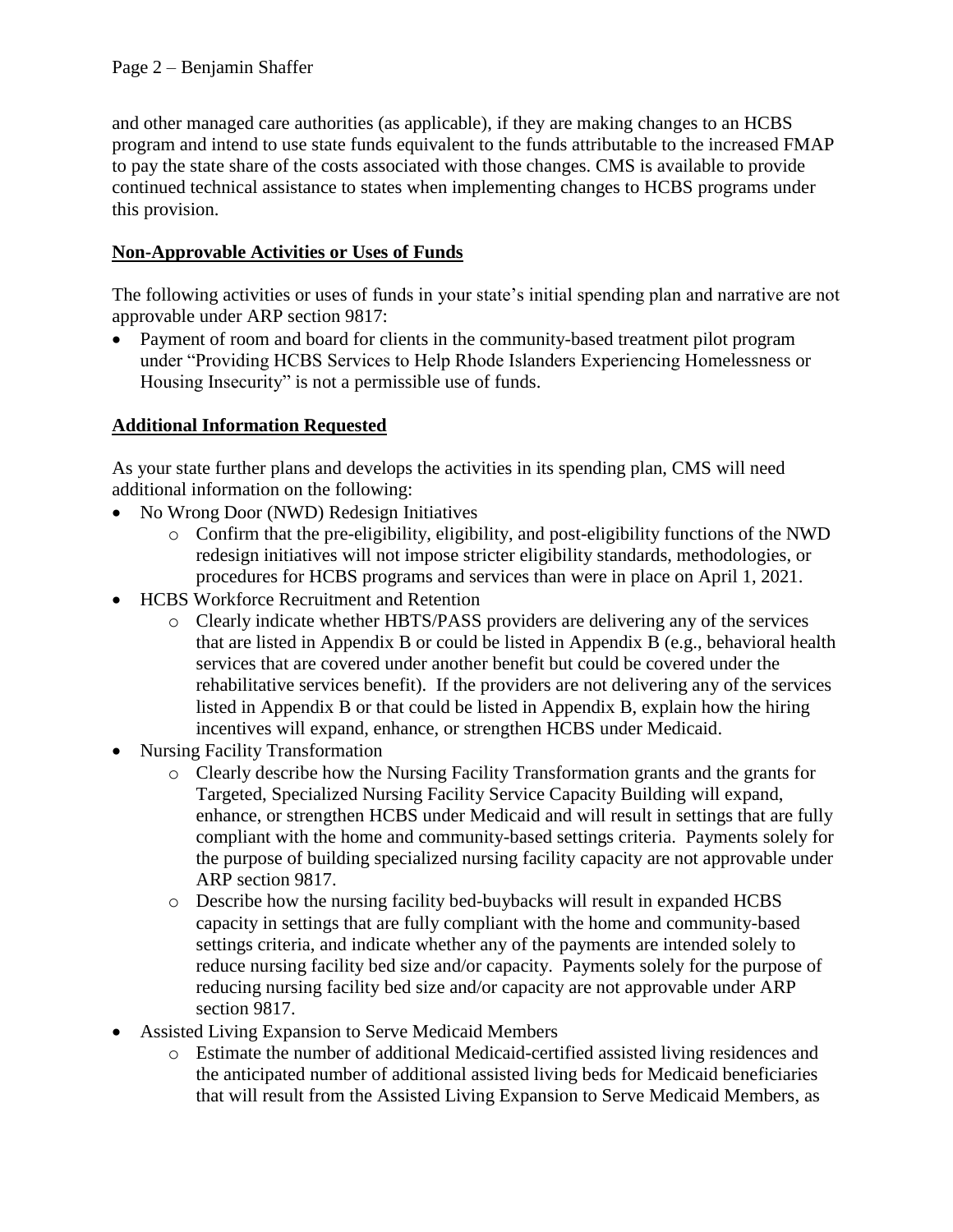well as the percentage of residents in the facilities receiving funds that are expected to be Medicaid eligible.

- Building Traumatic Brain Injury Capacity In-State
	- o Clearly describe how the "specialized LTSS residences" activity will expand, enhance, or strengthen HCBS under Medicaid and will result in settings that are fully compliant with the home and community-based settings criteria.
- Expanding Preventative and Community Children's Behavioral Health Services
	- o Clearly indicate if any of the activities under Expanding Preventative and Community Children's Behavioral Health Services are focused on: services other than those listed in Appendix B or that could be listed in Appendix B; or individuals who are not receiving any of the services listed in Appendix B or that could be listed in Appendix B. If any activities are not directly related to the services that are listed in Appendix B or that could be listed in Appendix B, explain how those activities expand, enhance, or strengthen HCBS under Medicaid.
- Expanding Preventative and Community Adult Behavioral Health Services
	- Clearly indicate if any of the activities under Expanding Preventative and Community Adult Behavioral Health Services are focused on: services other than those listed in Appendix B or that could be listed in Appendix B; or individuals who are not receiving any of the services listed in Appendix B or that could be listed in Appendix B. If any activities are not directly related to the services that are listed in Appendix B or that could be listed in Appendix B, explain how those activities expand, enhance, or strengthen HCBS under Medicaid.
- Providing HCBS Services to Help Rhode Islanders Experiencing Homelessness or Housing Insecurity
	- o Provide more information about the populations served and the services that would be paid for under the Homeless Response Teams, Respite, and community-based residential treatment pilot activities, including: whether the activities are focused on services other than those listed in Appendix B or that could be listed in Appendix B, or individuals who are not receiving any of the services listed in Appendix B or that could be listed in Appendix B; and the percentage of individuals served who are expected to be Medicaid eligible. If those activities are not directly related to the services that are listed in Appendix B or that could be listed in Appendix B and/or are not expected to target Medicaid beneficiaries, explain how those activities expand, enhance, or strengthen HCBS under Medicaid. In addition, indicate whether the Respite services would be provided in an institutional or home and community-based setting. If provided in an institutional setting, explain how the state will prevent longterm institutionalization for these individuals.
	- o Clearly indicate if the MCO Incentives Pilot is focused on expanding access to any services other than those listed in Appendix B or that could be listed in Appendix B, including to any institutional services. If this activity is expanding access to institutional services and/or to services other than those listed in Appendix B or that could be listed in Appendix B, explain how this activity expands, enhances, or strengthens HCBS under Medicaid.

*CMS will need additional information before it can determine whether these activities or uses of funds are approvable under ARP section 9817.*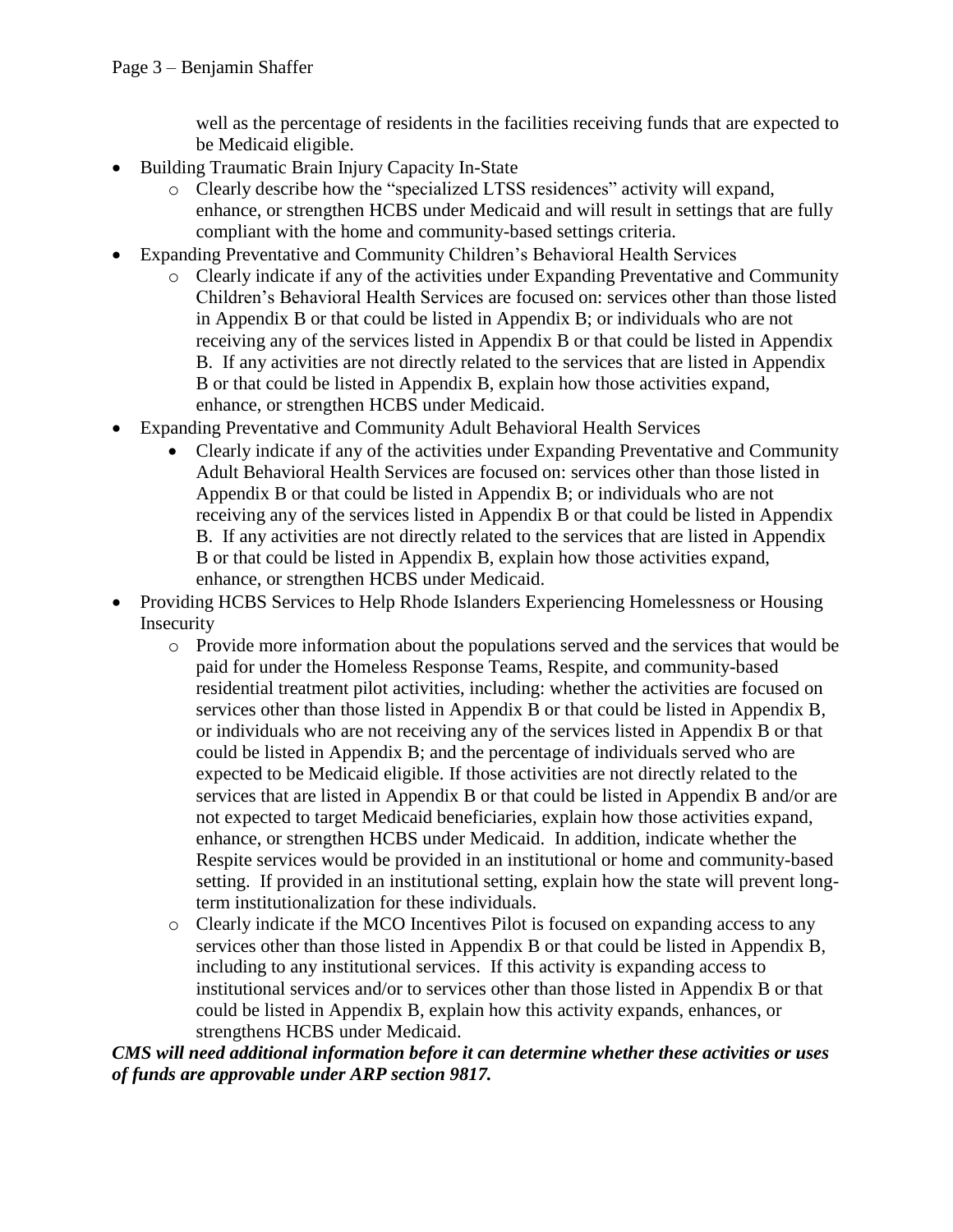# **General Considerations**

As part of this partial approval, CMS is noting the following:

- CMS expects your state to notify CMS as soon as possible if your state's activities to expand, enhance, or strengthen HCBS under ARP section 9817:
	- o Are focused on services other than those listed in Appendix B or that could be listed in Appendix B (e.g., behavioral health services that are covered under another benefit but could be covered under the rehabilitative services benefit).If any activities are not directly related to the services listed in Appendix B or services that could be listed in Appendix B, please explain how those activities expand, enhance, or strengthen HCBS under Medicaid;
	- o Include room and board (which CMS would not find to be a permissible use of funds); and/or

#### o Include activities other than those listed in Appendices C and D. *CMS will need additional information before it can determine whether any of those activities or uses of funds are approvable under ARP section 9817.*

- HCBS provider pay increases funded through the 10 percent temporary increased FMAP will require an updated rate methodology. For section 1915(c) waiver programs, states are required to submit a waiver amendment for any rate methodology change except as permitted in the Appendix K.
- Consistent with regulations at 42 C.F.R. § 447.252(b), the state plan methodology must specify comprehensively the methods and standards used by the agency to set payment rates. The state plan methodology must be comprehensive enough to determine the required level of payment and the FFP to allow interested parties to understand the rate setting process and the items and services that are paid through these rates. Claims for federal matching funds cannot be based upon estimates or projections. The reimbursement methodology must be based upon actual historical utilization and actual trend factors.
- States providing HCBS through a managed care delivery system must comply with applicable federal requirements, including 42 C.F.R. part 438. States must also ensure that appropriate authority is granted for the services and activities to be covered as well as to deliver such services and activities through a managed care delivery system. Additionally, states will need to assess implications for its managed care plan contracts and actuarially sound capitation rates in order to operationalize any programmatic changes. States that seek to contractually require their managed care plans to increase HCBS provider payments must adhere to federal requirements for state directed payments in accordance with 42 C.F.R. § 438.6(c), including prior approval as required.
- If your state is reducing reliance on a specific type of facility-based or congregate service and increasing beneficiary access to services that are more integrated into the community, your state should be clear with stakeholders in your state's stakeholder engagement activities, as well as in submissions to CMS of required ARP section 9817 spending plans and narratives and any resulting waiver or state plan amendments, about how these changes enhance the availability of integrated services in the specific waiver or state plan, and offset any reductions in previously covered services, in compliance with the home and community-based settings criteria or other efforts to increase community integration.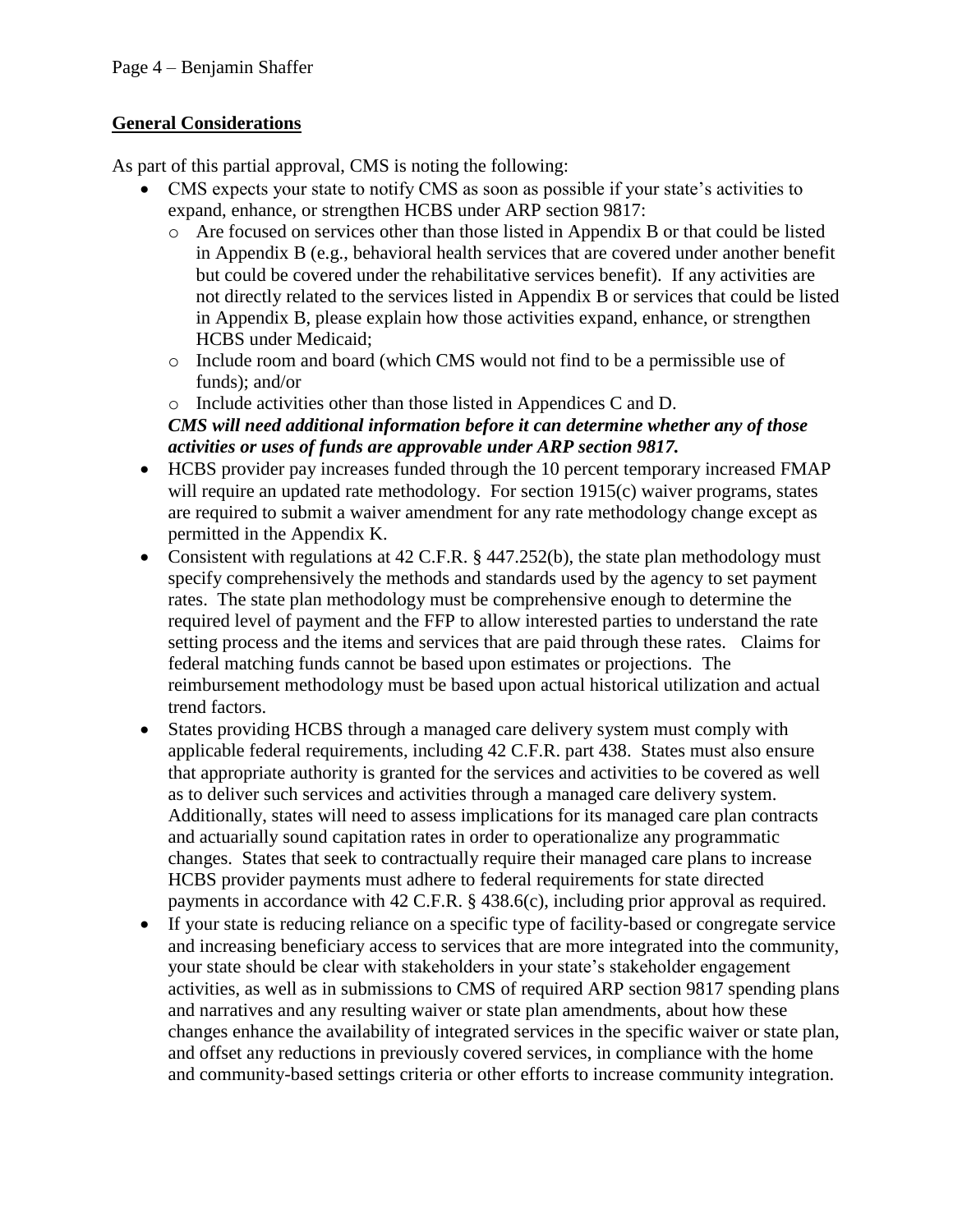### **Additional Information Related to the Quarterly Spending Plan and Narrative**

CMS is clarifying that Rhode Island's next quarterly spending plan and narrative is due 75 days before the quarter beginning January 1, 2022. However, at Rhode Island's option, the state can submit an updated quarterly spending plan and narrative 75 days before the quarter beginning October 1, 2021. Please refer to SMDL  $#21$ -003 for information on the quarterly reporting process. Your state's quarterly spending plans and spending narratives should:

- Describe how the state intends to sustain the activities it is implementing to enhance, expand, or strengthen HCBS under the Medicaid program including how the state intends to sustain its planned provider payment increases;
- Provide information on the amount or percentage of rate increase per provider;
- Provide the additional information described above;
- Clearly indicate if your state has or will be requesting approval for a change to an HCBS program and be specific about which HCBS program, which authority it operates under, and when you plan to request the change;
- Provide projected and actual spending amounts for each of the state's planned activities to expand, enhance, or strengthen HCBS. In those projections, clearly identify if the state intends to draw down additional federal financial participation (FFP) for any activities, as well as the amount of state and federal share for any activities for which the state plans to claim additional FFP and whether those activities will be eligible for the HCBS increased FMAP under ARP section 9817;
- Clearly indicate whether your state plans to pay for capital investments or ongoing internet connectivity costs as part of any activity to enhance, expand, or strengthen HCBS. Capital investments and ongoing internet connectivity costs are permissible uses of funds to expand, enhance, or strengthen HCBS under section 9817 of the ARP. However, states must demonstrate how capital investments and ongoing internet connectivity costs would expand, enhance, or strengthen HCBS and ensure that capital investments will result in settings that are fully compliant with the home and communitybased settings criteria. Further, approval of capital investments and ongoing internet connectivity costs in ARP section 9817 spending plans and narratives does not authorize such activities for federal financial participation (FFP);
- Provide updated information (as appropriate) on the status and details of the state's proposed activities to expand, enhance, or strengthen HCBS; and
- Make other revisions needed to: update the amount of funds attributable to the increase in FMAP that the state has claimed and/or anticipates claiming between April 1, 2021, and March 31, 2022; update anticipated and/or actual expenditures for the state's activities to implement, to enhance, expand, or strengthen HCBS under the state Medicaid program between April 1, 2021, and March 31, 2024; update or modify the state's planned activities to expand, enhance, or strengthen HCBS; and report on the state's progress in implementing its planned activities to expand, enhance, or strengthen HCBS.

We extend our congratulations on this partial approval and look forward to working with you further throughout the implementation of ARP section 9817. Programmatic and financial questions and state HCBS quarterly spending plan and spending narrative questions for section 9817 of the ARP can be submitted to [HCBSincreasedFMAP@cms.hhs.gov.](mailto:HCBSincreasedFMAP@cms.hhs.gov)